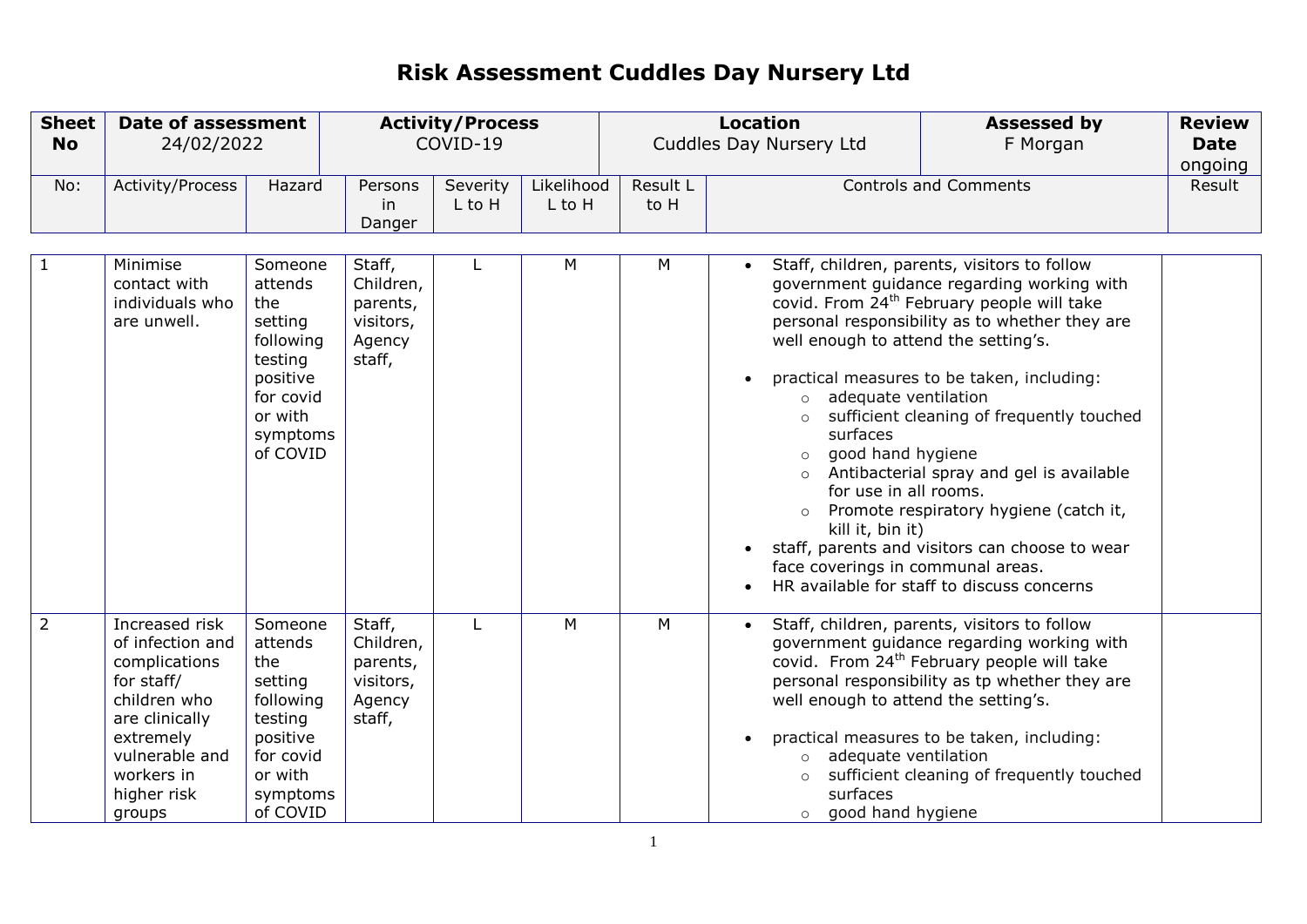| <b>Sheet</b><br><b>No</b> | Date of assessment<br>24/02/2022                          |                                                                                                                          |                                                                  | <b>Activity/Process</b><br>COVID-19 |                      |                  | <b>Location</b><br><b>Assessed by</b><br>Cuddles Day Nursery Ltd<br>F Morgan                                                                                                                                                                            |                                                                                                                                                                                                                                                                                                                                                                                                                                                                                                                                                                                                                                      | <b>Review</b><br><b>Date</b><br>ongoing |
|---------------------------|-----------------------------------------------------------|--------------------------------------------------------------------------------------------------------------------------|------------------------------------------------------------------|-------------------------------------|----------------------|------------------|---------------------------------------------------------------------------------------------------------------------------------------------------------------------------------------------------------------------------------------------------------|--------------------------------------------------------------------------------------------------------------------------------------------------------------------------------------------------------------------------------------------------------------------------------------------------------------------------------------------------------------------------------------------------------------------------------------------------------------------------------------------------------------------------------------------------------------------------------------------------------------------------------------|-----------------------------------------|
| No:                       | Activity/Process                                          | Hazard                                                                                                                   | Persons<br>in<br>Danger                                          | Severity<br>L to H                  | Likelihood<br>L to H | Result L<br>to H |                                                                                                                                                                                                                                                         | <b>Controls and Comments</b>                                                                                                                                                                                                                                                                                                                                                                                                                                                                                                                                                                                                         | Result                                  |
| 3                         | Minimise risk of<br>infection                             | Someone<br>attends<br>the<br>setting<br>following<br>testing<br>positive<br>for covid<br>or with<br>symptoms<br>of COVID | Pregnant<br>ladies                                               | H                                   | M                    | M                | $\circ$<br>for use in all rooms.<br>kill it, bin it)<br>face coverings in communal areas.<br>$\bullet$<br>covid.<br>adequate ventilation<br>$\circ$<br>surfaces<br>good hand hygiene<br>$\circ$<br>$\circ$<br>for use in all rooms.<br>kill it, bin it) | Antibacterial spray and gel is available<br>Promote respiratory hygiene (catch it,<br>staff, parents and visitors can choose to wear<br>HR available for staff to discuss concerns<br>Staff, children, parents, visitors to follow<br>government guidance regarding working with<br>practical measures to be taken, including:<br>sufficient cleaning of frequently touched<br>Antibacterial spray and gel is available<br>Promote respiratory hygiene (catch it,<br>staff member in 3 <sup>rd</sup> trimester to reduce contact<br>with individuals displaying symptoms of covid.<br>Follow covid & pregnant ladies risk assessment |                                         |
| $\overline{4}$            | Reducing the<br>spread of<br>COVID within<br>the building | Contractin<br>g covid<br>from<br>touch<br>points                                                                         | Staff,<br>Children,<br>parents,<br>visitors,<br>Agency<br>staff, |                                     |                      |                  | $\bullet$<br>e.g. Toilets, Door handles, door bell<br>handing over to parents.                                                                                                                                                                          | High contact touch points cleaned once a day<br>staff, parents and visitors can choose to wear<br>face coverings in communal areas and while                                                                                                                                                                                                                                                                                                                                                                                                                                                                                         |                                         |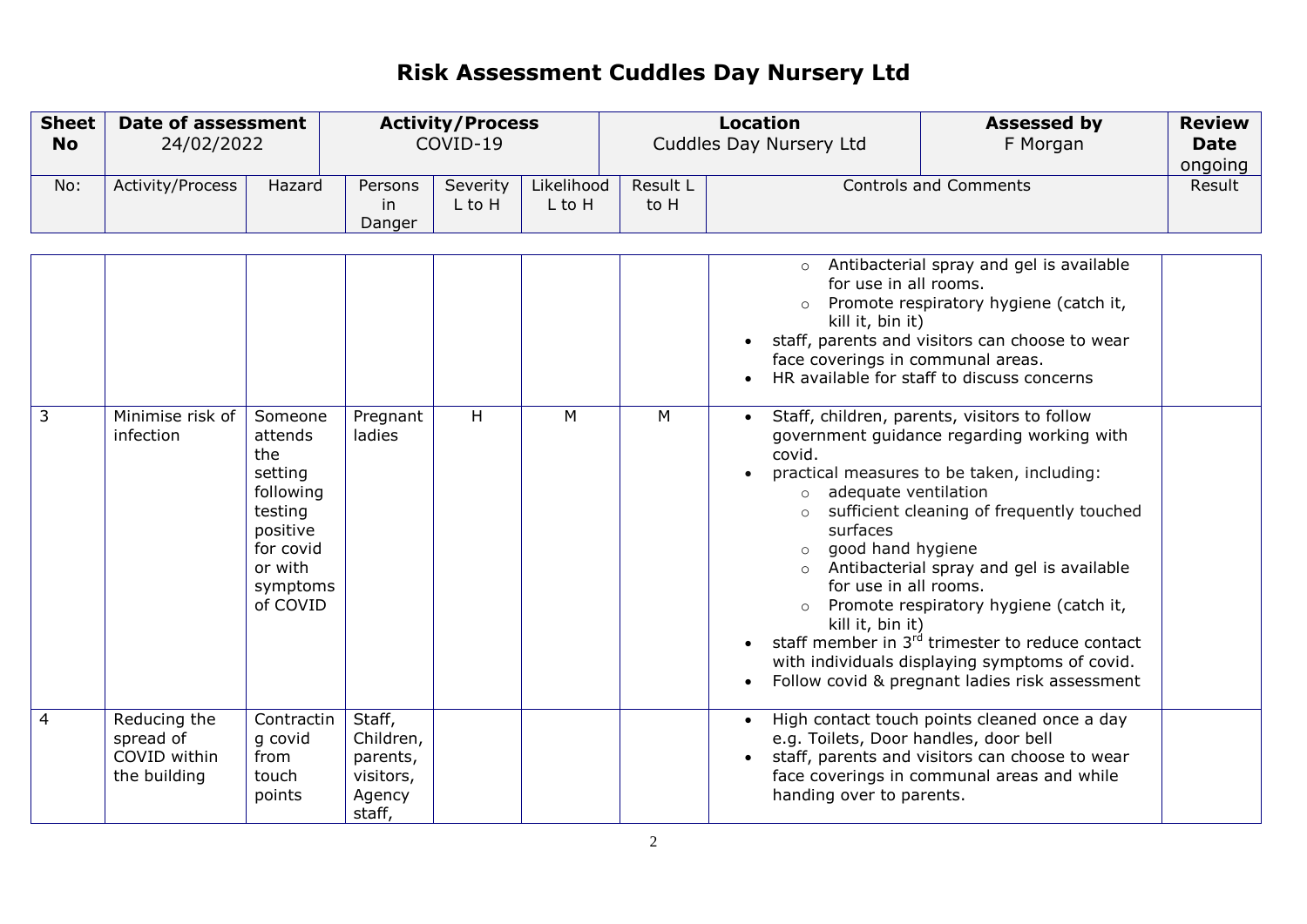| <b>Sheet</b><br><b>No</b> | <b>Date of assessment</b><br>24/02/2022                         |          |                                      | <b>Activity/Process</b><br>COVID-19 |                      |                  | <b>Location</b><br><b>Assessed by</b><br>Cuddles Day Nursery Ltd<br>F Morgan                                                                                                                                                                                                                         |                                                                                                                                                                                                                                                                                                                                                                                                                                              |                   |
|---------------------------|-----------------------------------------------------------------|----------|--------------------------------------|-------------------------------------|----------------------|------------------|------------------------------------------------------------------------------------------------------------------------------------------------------------------------------------------------------------------------------------------------------------------------------------------------------|----------------------------------------------------------------------------------------------------------------------------------------------------------------------------------------------------------------------------------------------------------------------------------------------------------------------------------------------------------------------------------------------------------------------------------------------|-------------------|
| No:                       | Activity/Process                                                | Hazard   | Persons<br>in<br>Danger              | Severity<br>L to H                  | Likelihood<br>L to H | Result L<br>to H |                                                                                                                                                                                                                                                                                                      | <b>Controls and Comments</b>                                                                                                                                                                                                                                                                                                                                                                                                                 | ongoing<br>Result |
| 5                         | Limiting<br>contact and the<br>spread of the<br>virus - Staff   | COVID-19 | <b>Staff</b><br>Learners<br>Children | M                                   | M                    | M                | $\bullet$<br>adequate ventilation<br>$\circ$<br>$\circ$<br>surfaces<br>good hand hygiene<br>$\circ$<br>$\circ$<br>for use in all rooms.<br>$\circ$<br>kill it, bin it)<br>$\bullet$<br>will use appropriate on-line training.<br>$\bullet$<br>out.<br>$\bullet$<br>and when speaking to the parents. | practical measures to be taken, including:<br>sufficient cleaning of frequently touched<br>Antibacterial spray and gel is available<br>Promote respiratory hygiene (catch it,<br>Where face to face training is not available, staff<br>During settling-in sessions parents and staff can<br>choose to wear a face covering both inside and<br>Staff can choose to wear face coverings when<br>walking around the setting, in communal areas |                   |
| 6                         | Limiting<br>contact and the<br>spread of the<br>virus - Parents | COVID-19 | Parents<br>Children                  | М                                   | M                    | M                | instead.<br>$\bullet$<br>medically exempt                                                                                                                                                                                                                                                            | Staff will support children to wash and dry their<br>hands on arrival, throughout the day and when<br>leaving or they may use the hand sanitiser<br>Parents may choose to wear a face mask when<br>they enter the building until they exit unless                                                                                                                                                                                            | A                 |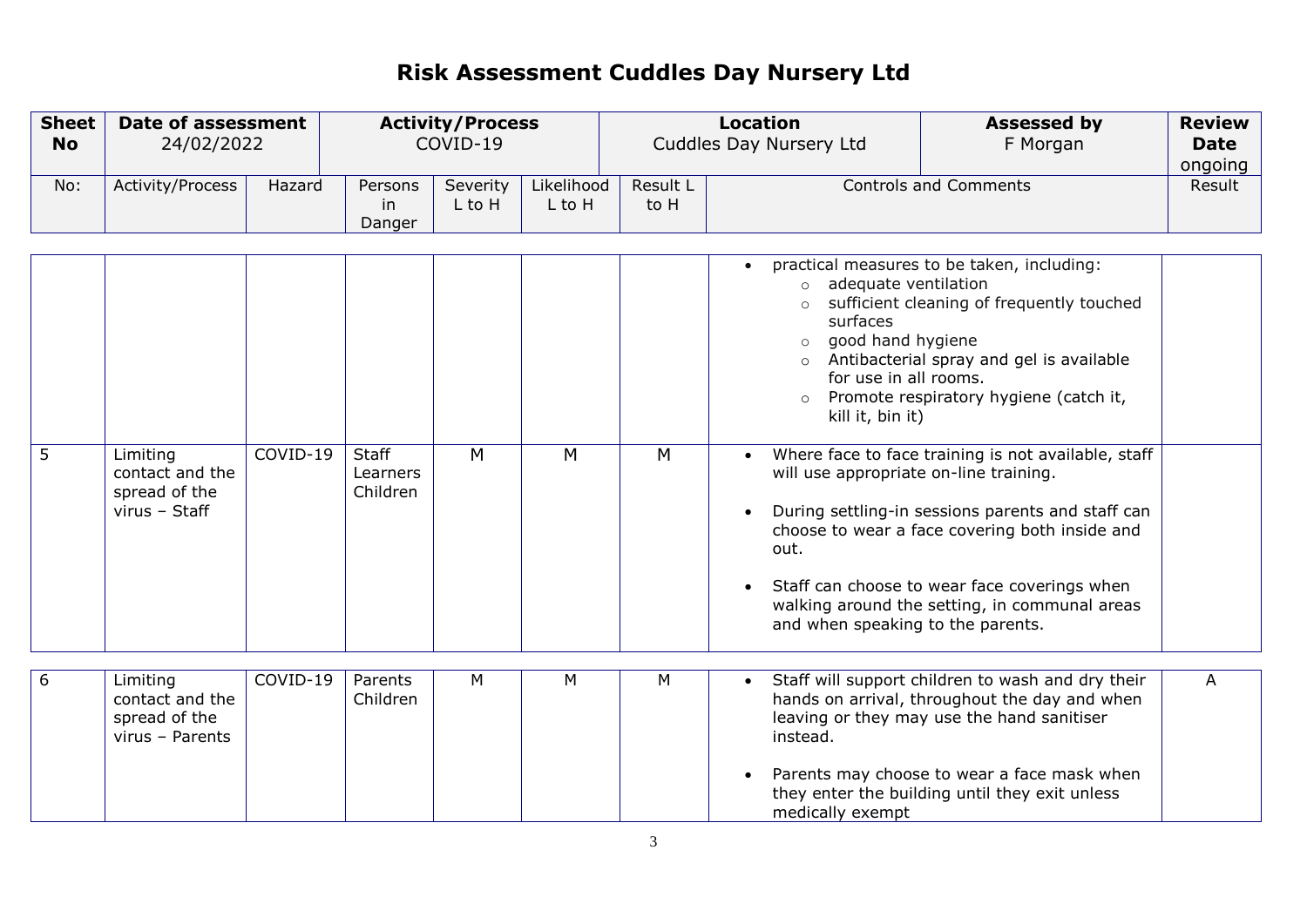| <b>Sheet</b><br><b>No</b> | <b>Date of assessment</b><br>24/02/2022 |                                            |                                      | <b>Activity/Process</b><br>COVID-19 |                      | <b>Location</b><br><b>Assessed by</b><br>Cuddles Day Nursery Ltd<br>F Morgan |                                                                    |                                                                                                                                                                                                                                                                                                                                                                    |                | <b>Review</b><br><b>Date</b><br>ongoing |
|---------------------------|-----------------------------------------|--------------------------------------------|--------------------------------------|-------------------------------------|----------------------|------------------------------------------------------------------------------|--------------------------------------------------------------------|--------------------------------------------------------------------------------------------------------------------------------------------------------------------------------------------------------------------------------------------------------------------------------------------------------------------------------------------------------------------|----------------|-----------------------------------------|
| No:                       | Activity/Process                        | Hazard                                     | Persons<br>in<br>Danger              | Severity<br>L to H                  | Likelihood<br>L to H | Result L<br>to H                                                             |                                                                    | <b>Controls and Comments</b>                                                                                                                                                                                                                                                                                                                                       | Result         |                                         |
| 7                         | Equipment /<br>Environment              | COVID-19                                   | <b>Staff</b><br>Learners<br>Children | M                                   |                      | L                                                                            | $\bullet$<br>$\bullet$<br>month.                                   | Maintain good airflow throughout the rooms with<br>open doors and windows and where rooms have<br>windows and air-con systems. Staff need to be<br>aware of the room temperature so that it is at a<br>comfortable level for the children. Staff to use the<br>co2 monitors to support awareness of air quality<br>Resources should be cleaned or sanitised once a | A              |                                         |
| 8                         | Communication<br>for staff              | Informatio<br>n sharing<br>of COVID-<br>19 | Staff                                |                                     |                      | L                                                                            | and risk assessment updates.<br>$\bullet$<br>update has been made. | Staff communication with ongoing updates<br>through email/Breathe. This includes<br>government guidance, HR information, policies<br>All teams to review RA regularly and when an                                                                                                                                                                                  | A              |                                         |
| 9                         | Communication<br>to parents             | Informatio<br>n sharing<br>of COVID-<br>19 | Staff<br>Children<br>Parents         |                                     |                      | L                                                                            | $\bullet$<br>$\bullet$<br>parents informed of any changes          | Parents informed when government guidance<br>changes and updates on nursery guidance<br>Written communication will be sent out to keep                                                                                                                                                                                                                             | A              |                                         |
| 10                        | Suppliers                               | Low stock                                  | Staff<br>Children<br>Parents         |                                     |                      | L                                                                            | early to avoid low stock.                                          | Settings to monitor PPE stock weekly and order                                                                                                                                                                                                                                                                                                                     | A              |                                         |
| 11                        | Wellbeing of<br><b>Staff</b>            |                                            | <b>Staff</b><br>Learners<br>Children | L                                   |                      | L                                                                            | $\bullet$<br>who may need some support.                            | HR will be available to talk to any staff member                                                                                                                                                                                                                                                                                                                   | $\overline{A}$ |                                         |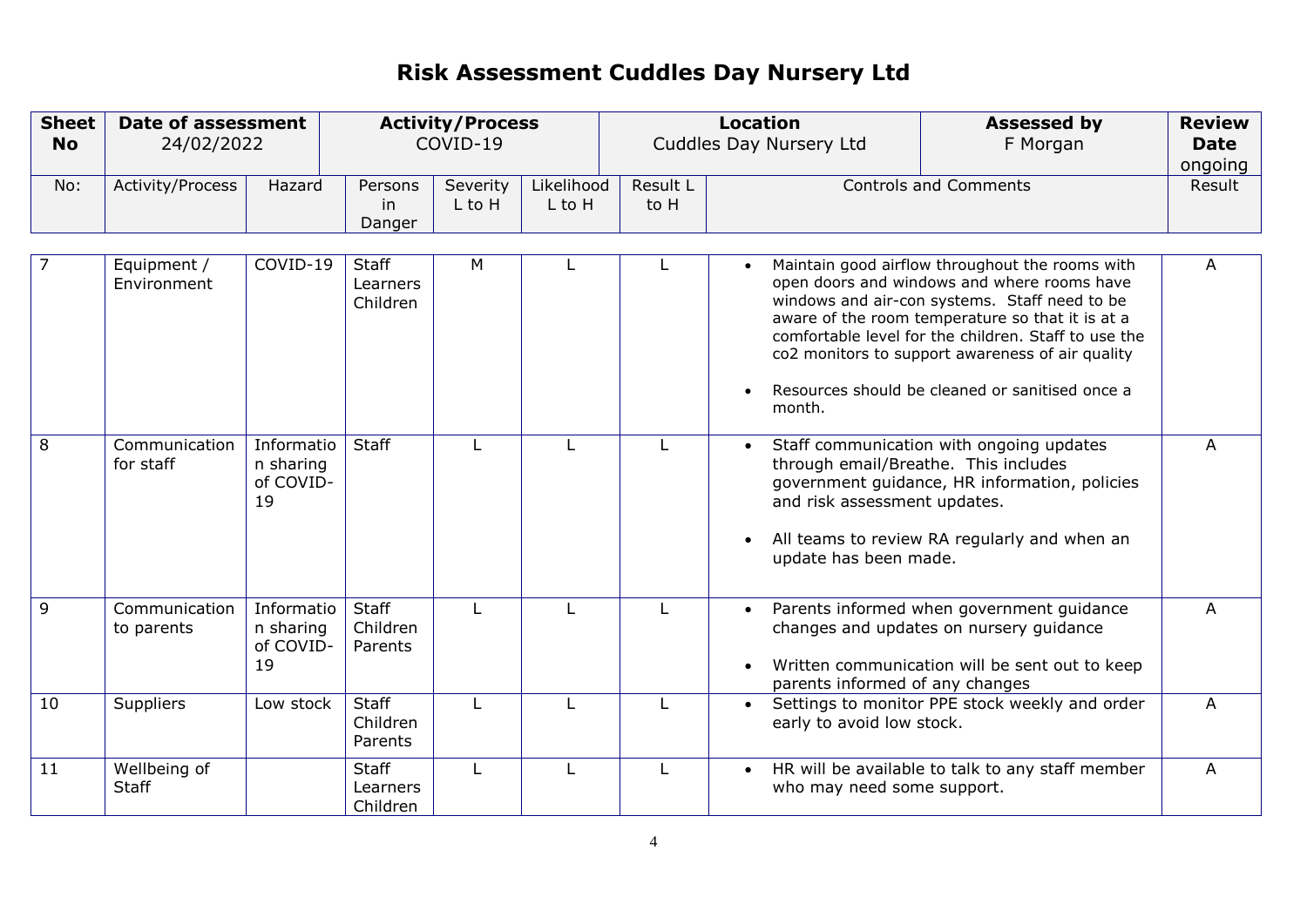| <b>Sheet</b><br><b>No</b> | <b>Date of assessment</b><br>24/02/2022                                                |        |                         |                    |                      | <b>Activity/Process</b><br>COVID-19 |                                                                                                                              | <b>Location</b><br><b>Assessed by</b><br>Cuddles Day Nursery Ltd<br>F Morgan                                                                                                                                                                                                                       |        | <b>Review</b><br>Date<br>ongoing |
|---------------------------|----------------------------------------------------------------------------------------|--------|-------------------------|--------------------|----------------------|-------------------------------------|------------------------------------------------------------------------------------------------------------------------------|----------------------------------------------------------------------------------------------------------------------------------------------------------------------------------------------------------------------------------------------------------------------------------------------------|--------|----------------------------------|
| No:                       | Activity/Process                                                                       | Hazard | Persons<br>in<br>Danger | Severity<br>L to H | Likelihood<br>L to H | Result L<br>to H                    |                                                                                                                              | <b>Controls and Comments</b>                                                                                                                                                                                                                                                                       | Result |                                  |
| 12                        | Hygiene and<br>infection<br>control<br>Good practise<br>with regards to<br>all staff   |        |                         |                    |                      |                                     | $\bullet$<br>part of the cleaning regime<br>$\bullet$<br>and ensure they are carried out<br>have been completed every night. | All kitchens will be cleaned down once a day as<br>A list of cleaning requirements will be issued<br>and the Nursery Manager will delegate these<br>The cleaning company who come into the<br>nursery in the evenings will have a tick list of<br>areas to clean and will sign these off once they |        |                                  |
| 13                        | Hygiene and<br>infection<br>control<br>Good practise<br>with regards to<br>admin staff |        |                         |                    |                      |                                     | $\bullet$<br>$\bullet$<br>when dealing with parents<br>$\bullet$                                                             | Admin staff will have a plastic screen to help<br>limit contact in the main offices at CH only<br>Admin staff can choose to wear face coverings<br>If the admin team need to "hot desk" the<br>surfaces must be sanitised between use.<br>Records to be filed in the COVID folder                  |        |                                  |